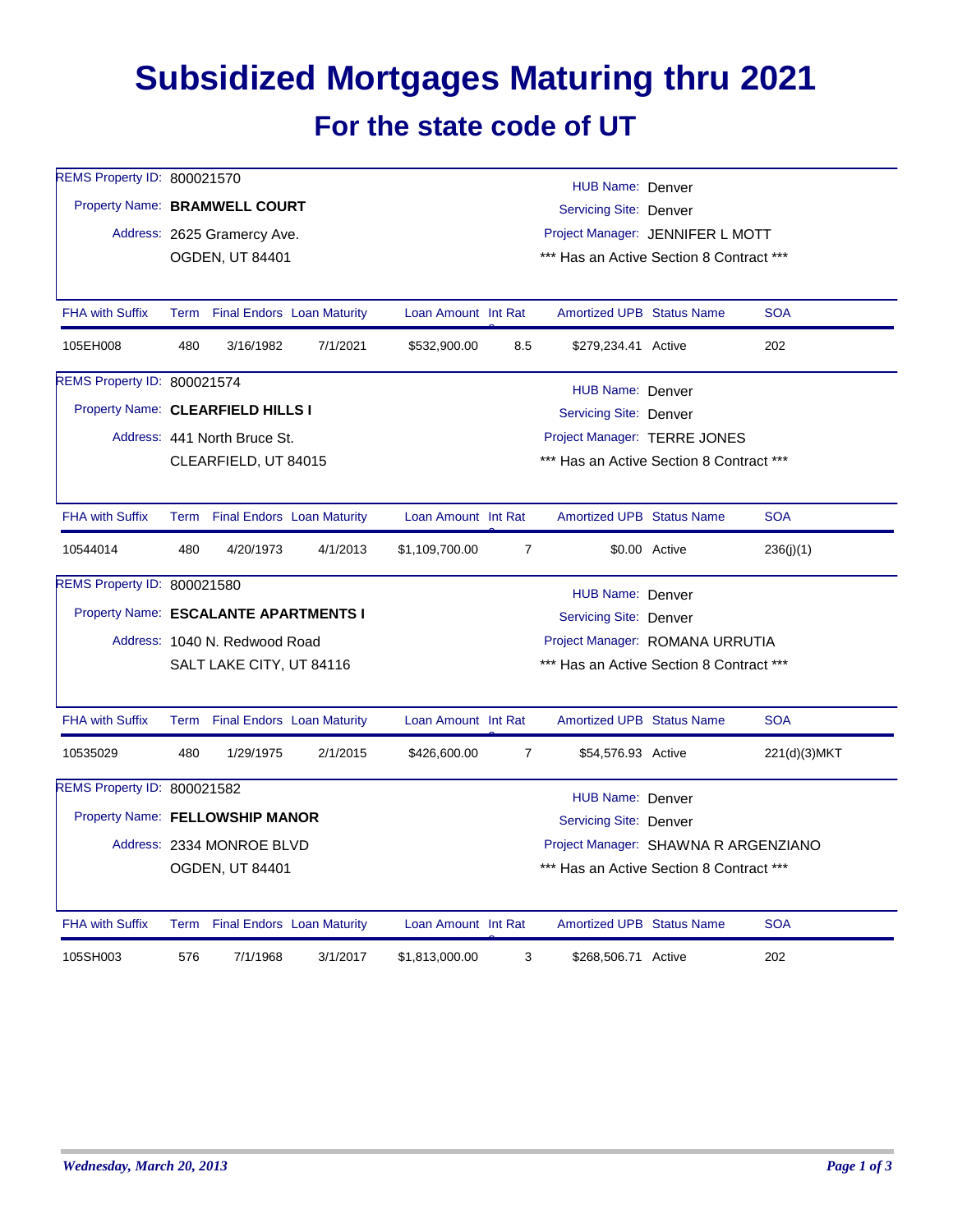| REMS Property ID: 800021608                      |                                                                                      |                              |                                            |                     |                                 | HUB Name: Denver                         |                              |                      |  |
|--------------------------------------------------|--------------------------------------------------------------------------------------|------------------------------|--------------------------------------------|---------------------|---------------------------------|------------------------------------------|------------------------------|----------------------|--|
|                                                  | Property Name: LINCOLN TOWERS<br>Servicing Site: Denver                              |                              |                                            |                     |                                 |                                          |                              |                      |  |
|                                                  |                                                                                      | Address: 2017 S LINCOLN ST   |                                            |                     | Project Manager: DIANNE MONTOYA |                                          |                              |                      |  |
|                                                  |                                                                                      | SALT LAKE CITY, UT 84105     |                                            |                     |                                 | *** Has an Active Section 8 Contract *** |                              |                      |  |
|                                                  |                                                                                      |                              |                                            |                     |                                 |                                          |                              |                      |  |
| <b>FHA with Suffix</b>                           |                                                                                      |                              | Term Final Endors Loan Maturity            | Loan Amount Int Rat |                                 | <b>Amortized UPB Status Name</b>         |                              | <b>SOA</b>           |  |
| 10535128                                         | 144                                                                                  | 11/13/2003                   | 12/1/2015                                  | \$2,881,100.00      | 5.2                             | \$803,267.45 Active                      |                              | 223(a)(7)/221(d)(4)M |  |
| REMS Property ID: 800021616                      |                                                                                      |                              |                                            |                     |                                 | HUB Name: Denver                         |                              |                      |  |
| Property Name: MIDSHORE MANOR                    |                                                                                      |                              |                                            |                     |                                 | Servicing Site: Denver                   |                              |                      |  |
|                                                  |                                                                                      |                              |                                            |                     |                                 |                                          | Project Manager: TERRE JONES |                      |  |
|                                                  | Address: 8527 Judy Dr<br>Midvale, UT 84047                                           |                              |                                            |                     |                                 | *** Has an Active Section 8 Contract *** |                              |                      |  |
|                                                  |                                                                                      |                              |                                            |                     |                                 |                                          |                              |                      |  |
| <b>FHA with Suffix</b>                           |                                                                                      |                              | Term Final Endors Loan Maturity            | Loan Amount Int Rat |                                 | <b>Amortized UPB Status Name</b>         |                              | <b>SOA</b>           |  |
| 10544012                                         | 480                                                                                  | 5/1/1973                     | 4/1/2013                                   | \$982,700.00        | $\overline{7}$                  |                                          | \$0.00 Active                | 236(j)(1)            |  |
| REMS Property ID: 800021635                      |                                                                                      |                              |                                            |                     |                                 |                                          |                              |                      |  |
|                                                  | HUB Name: Denver<br>Property Name: SKYLINE VIEW APARTMENTS<br>Servicing Site: Denver |                              |                                            |                     |                                 |                                          |                              |                      |  |
|                                                  |                                                                                      |                              |                                            |                     | Project Manager: TERRE JONES    |                                          |                              |                      |  |
|                                                  | Address: 443-A N FAIRFIELD ST<br>LAYTON, UT 84041                                    |                              |                                            |                     |                                 | *** Has an Active Section 8 Contract *** |                              |                      |  |
|                                                  |                                                                                      |                              |                                            |                     |                                 |                                          |                              |                      |  |
| <b>FHA with Suffix</b>                           |                                                                                      |                              | Term Final Endors Loan Maturity            | Loan Amount Int Rat |                                 | <b>Amortized UPB Status Name</b>         |                              | <b>SOA</b>           |  |
| 10544024                                         | 480                                                                                  | 7/10/1973                    | 12/1/2013                                  | \$454,500.00        | 7                               | \$22,000.53 Active                       |                              | 236(j)(1)            |  |
| REMS Property ID: 800021636                      |                                                                                      |                              |                                            |                     |                                 | HUB Name: Denver                         |                              |                      |  |
|                                                  |                                                                                      |                              | Property Name: SKYLINE VIEW APARTMENTS II  |                     |                                 | Servicing Site: Denver                   |                              |                      |  |
|                                                  |                                                                                      |                              |                                            |                     |                                 |                                          | Project Manager: TERRE JONES |                      |  |
| Address: 448A N Fairfield Rd<br>Layton, UT 84041 |                                                                                      |                              |                                            |                     |                                 | *** Has an Active Section 8 Contract *** |                              |                      |  |
|                                                  |                                                                                      |                              |                                            |                     |                                 |                                          |                              |                      |  |
| <b>FHA with Suffix</b>                           |                                                                                      |                              | Term Final Endors Loan Maturity            | Loan Amount Int Rat |                                 | <b>Amortized UPB Status Name</b>         |                              | <b>SOA</b>           |  |
| 10544033                                         | 480                                                                                  | 5/31/1974                    | 7/1/2014                                   | \$578,900.00        | 7                               | \$51,513.89 Active                       |                              | 236(j)(1)            |  |
| REMS Property ID: 800021634                      |                                                                                      |                              |                                            |                     |                                 | <b>HUB Name: Denver</b>                  |                              |                      |  |
|                                                  |                                                                                      |                              | Property Name: SKYLINE VIEW APARTMENTS III |                     |                                 | Servicing Site: Denver                   |                              |                      |  |
|                                                  |                                                                                      | Address: 430 N FAIRFIELD RD. |                                            |                     |                                 |                                          | Project Manager: TERRE JONES |                      |  |
|                                                  |                                                                                      | LAYTON, UT 84041             |                                            |                     |                                 | *** Has an Active Section 8 Contract *** |                              |                      |  |
|                                                  |                                                                                      |                              |                                            |                     |                                 |                                          |                              |                      |  |
| <b>FHA with Suffix</b>                           | Term                                                                                 |                              | <b>Final Endors Loan Maturity</b>          | Loan Amount Int Rat |                                 | <b>Amortized UPB Status Name</b>         |                              | <b>SOA</b>           |  |
| 10535033                                         | 480                                                                                  | 12/27/1979                   | 1/1/2020                                   | \$503,200.00        | 7                               | \$201,387.90 Active                      |                              | 221(d)(4)MKT         |  |